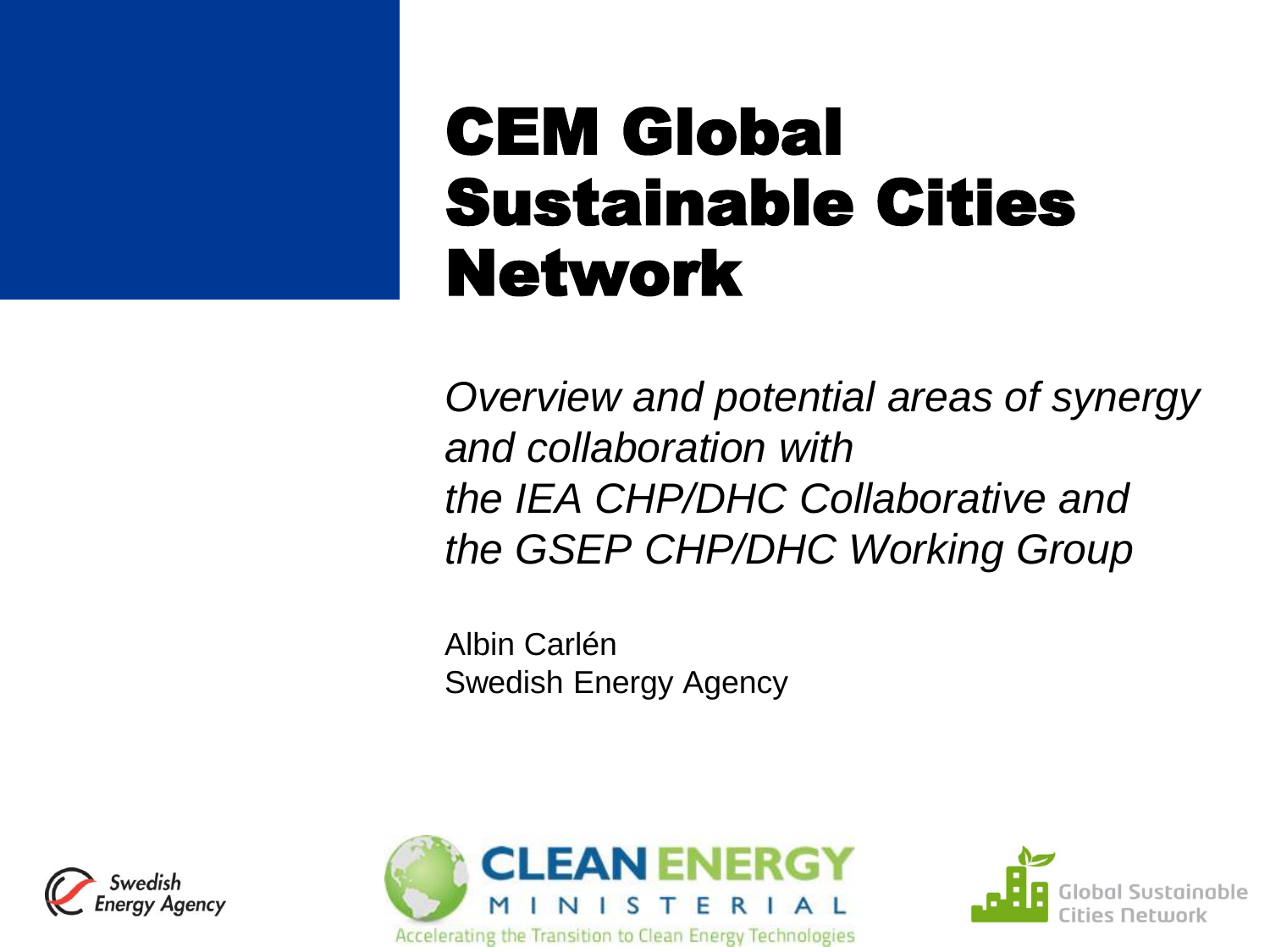### **Background**

Like GSEP, the Global Sustainable Cities Network (GSCN) is one of 13 initiatives under the Clean Energy Ministerial







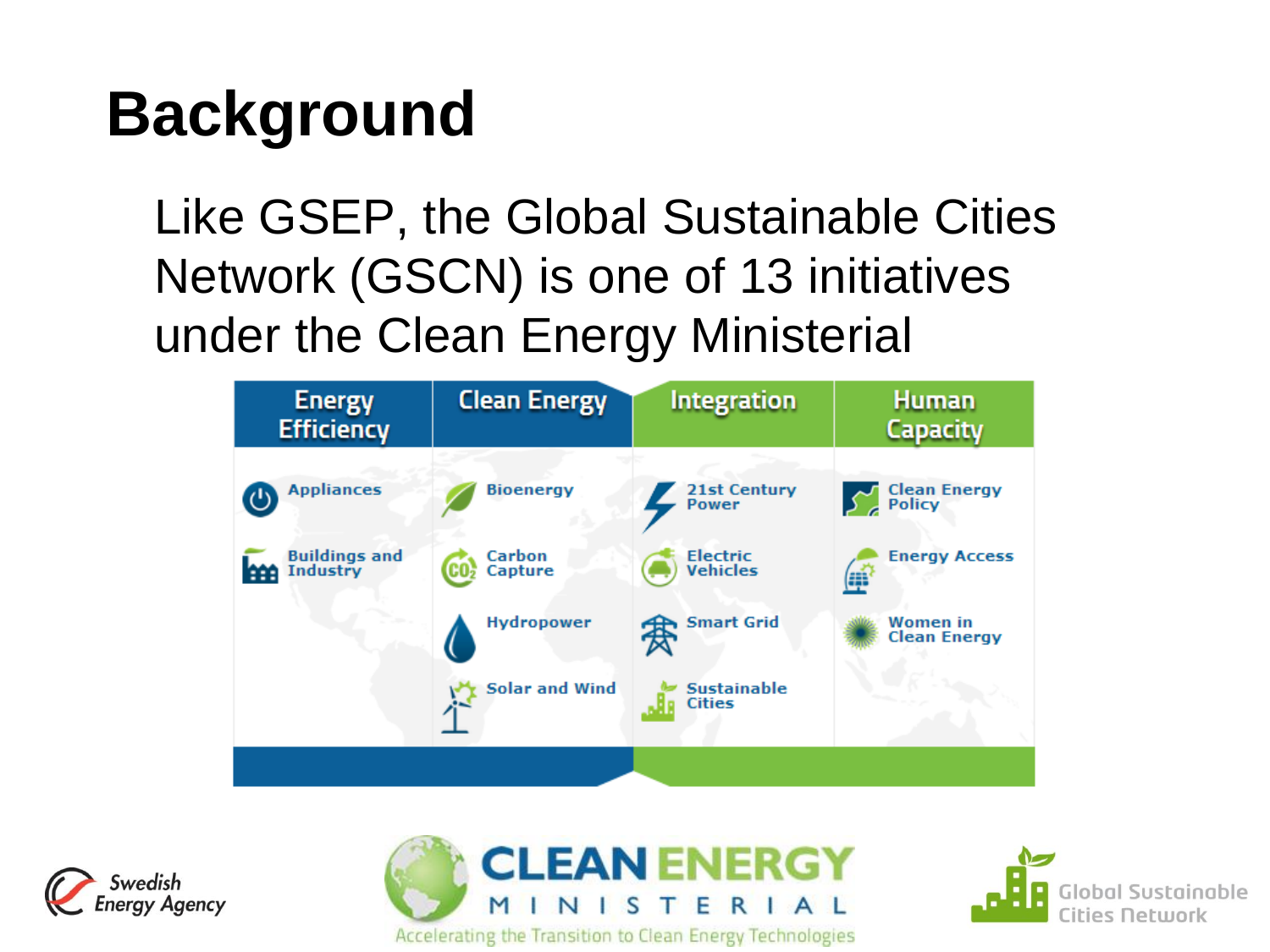## **GSCN Objective**

The GSCN provides a platform for cities around the globe to share knowledge and experience, collaborating with the aim of making major strides toward achieving sustainable cities.

> Participants China Finland Sweden Denmark Currently under expansion to include France.United Arab **Emirates FAN ENER**

Accelerating the Transition to Clean Energy Technologies



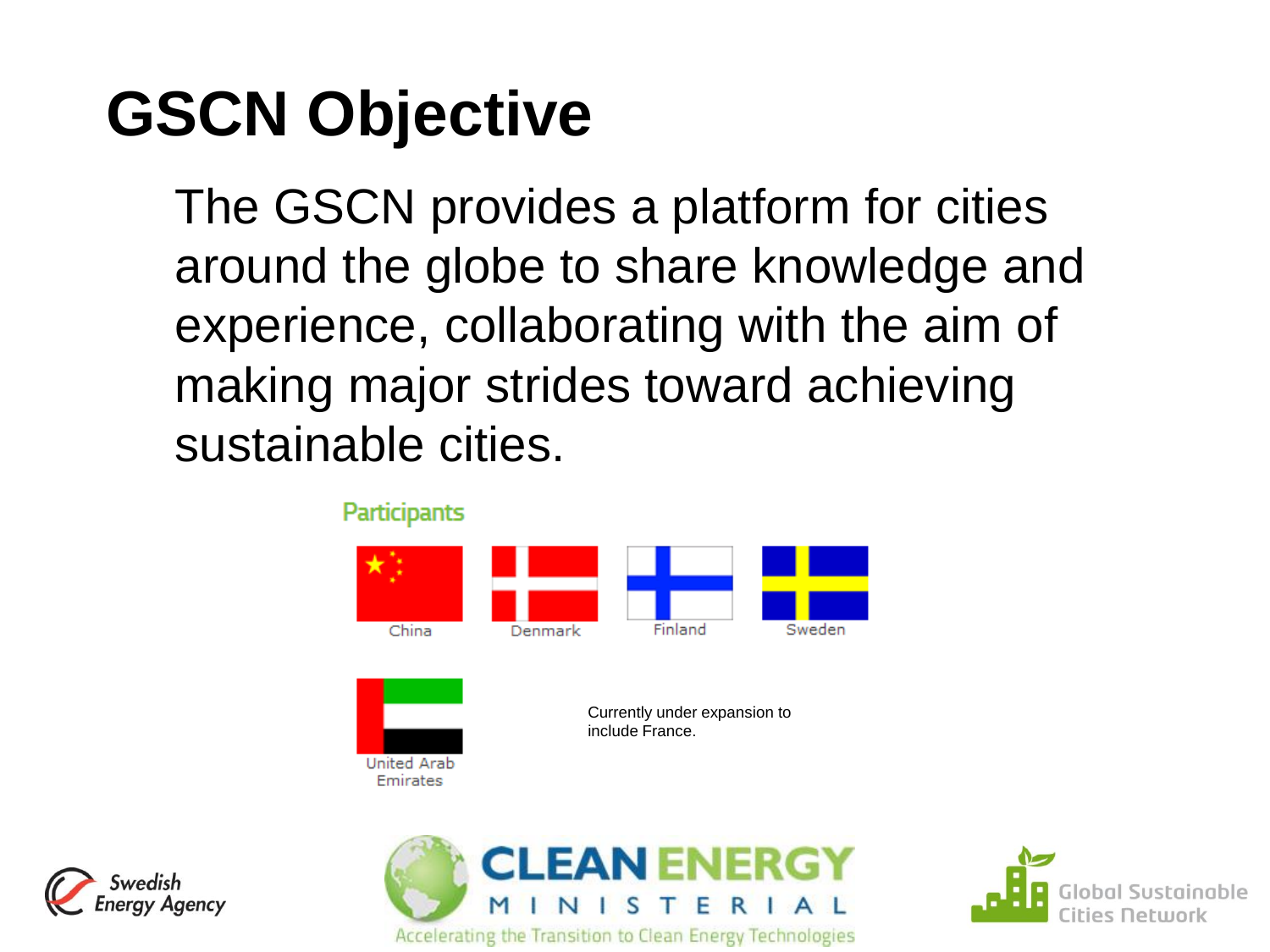## **Current GSCN areas of focus**

- Waste-to-Energy (WtE)
- Demand-side Management (DSM)

These terms are used broadly and integrated holistically within the network. A systems perspective links the two.





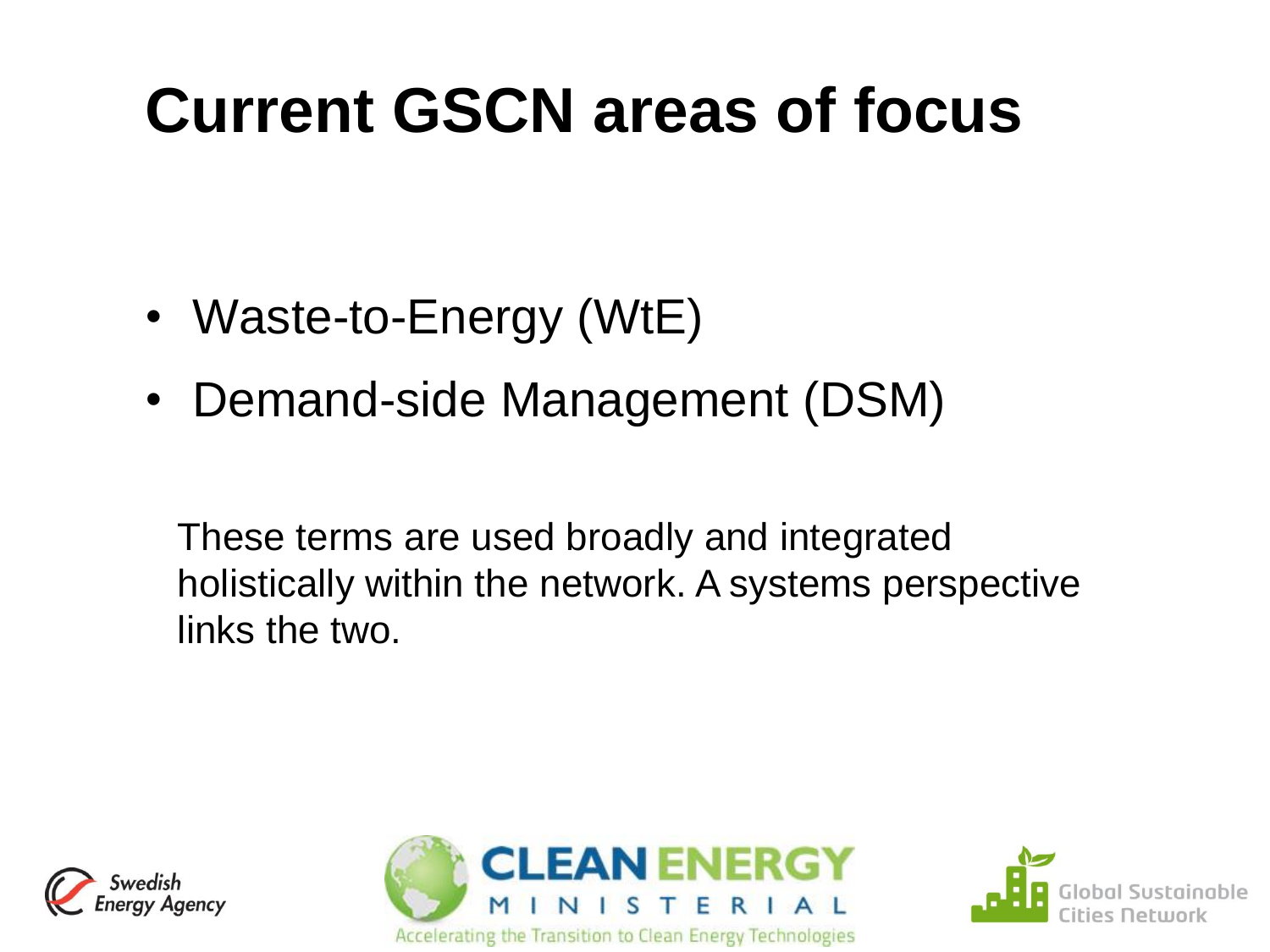# **The role of CHP and DHC**

- District heating and cooling solutions form an important link between WtE and DSM.
- In some GSCN contexts, replacing electricpowered cooling with WtE-based district cooling is in fact seen as a DSM measure.





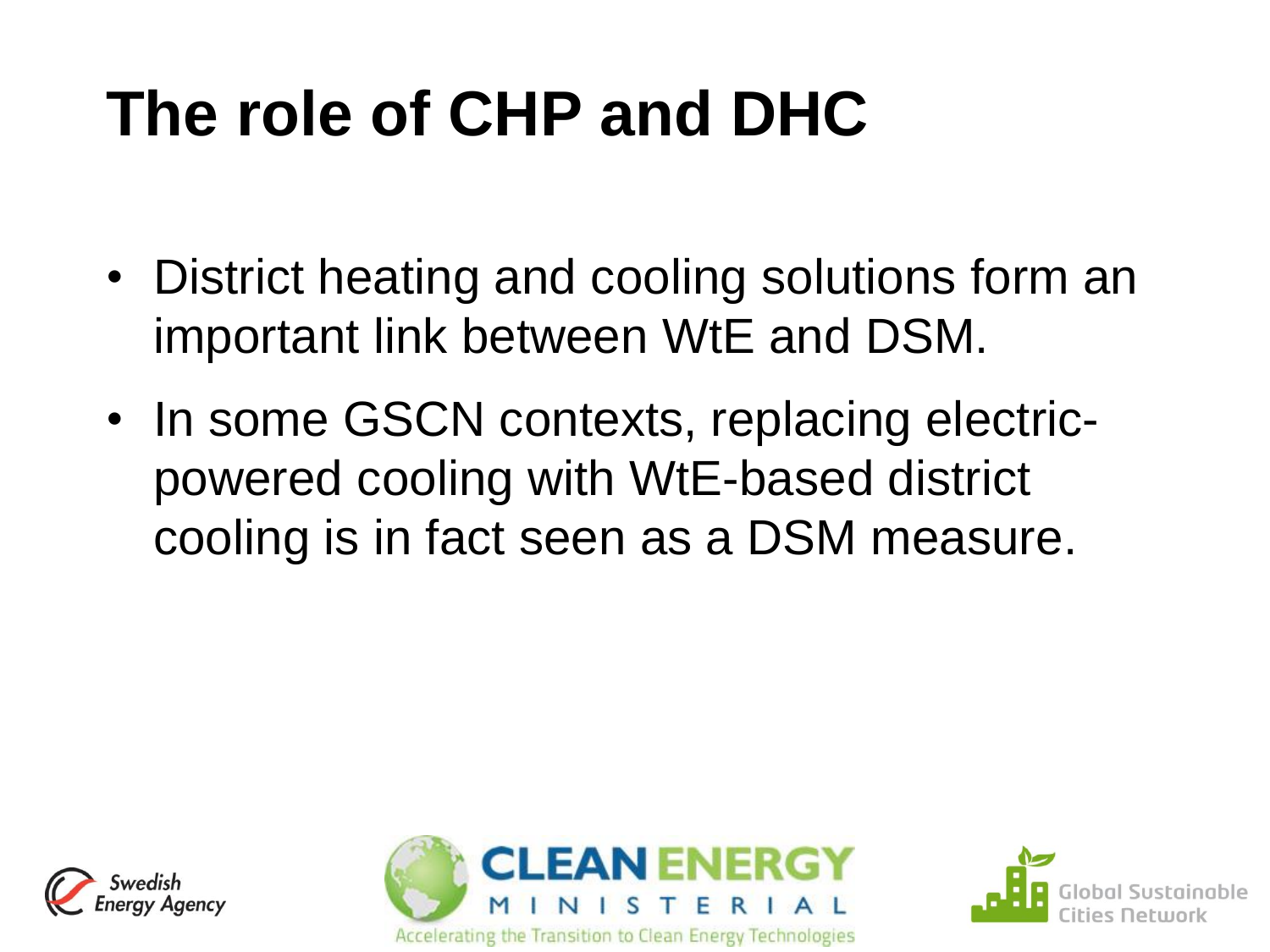# **In the GSCN context**

WtE applications most commonly apply CHP technologies and, in cities, are usually connected to district energy (heating or cooling) networks.

DSM is primarily focused on the buildings sector, but includes end-use energy efficiency (for both space conditioning and end-use electronics/appliances), load reduction and load management through smart grids.





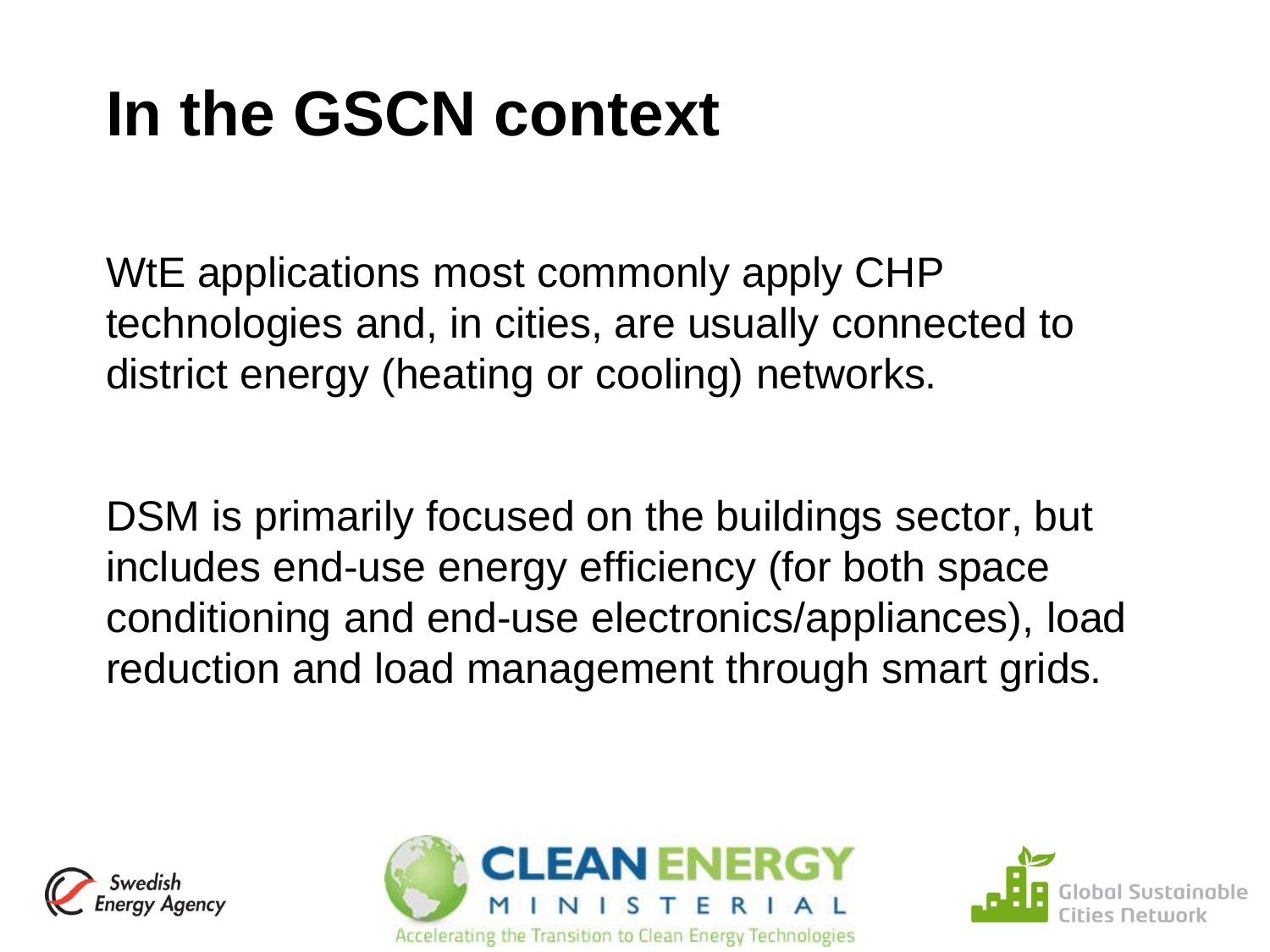### **WtE in Sweden – Eliminating landfills and providing heat and power**

Only 1 percent of all household waste in Sweden was taken to landfills in 2010.

Half of the waste was used to fuel CHP plants.



Source: Kjell Andersson "Bioenergy: the Swedish Experience," Svebio, 2012





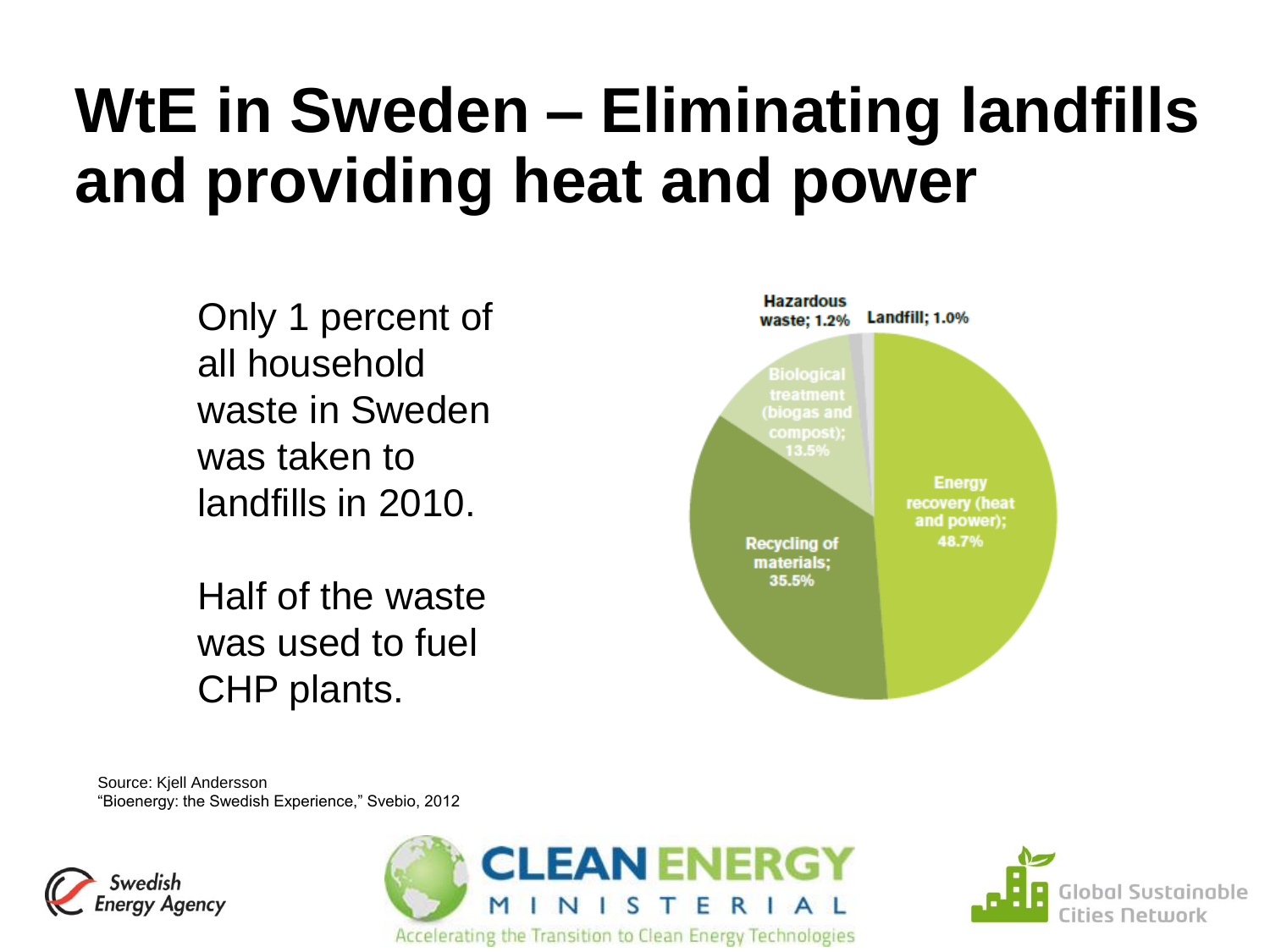## **Key System Components – Integrating WtE and DSM**

- Waste collection and sorting
- WtE infrastructure and logistics
- Waste conversion (CHP / DHC)
- Building energy management (efficient provision of comfort & services)
- Buildings as energy suppliers
- Managing buildings as energy-system components (smart grids)





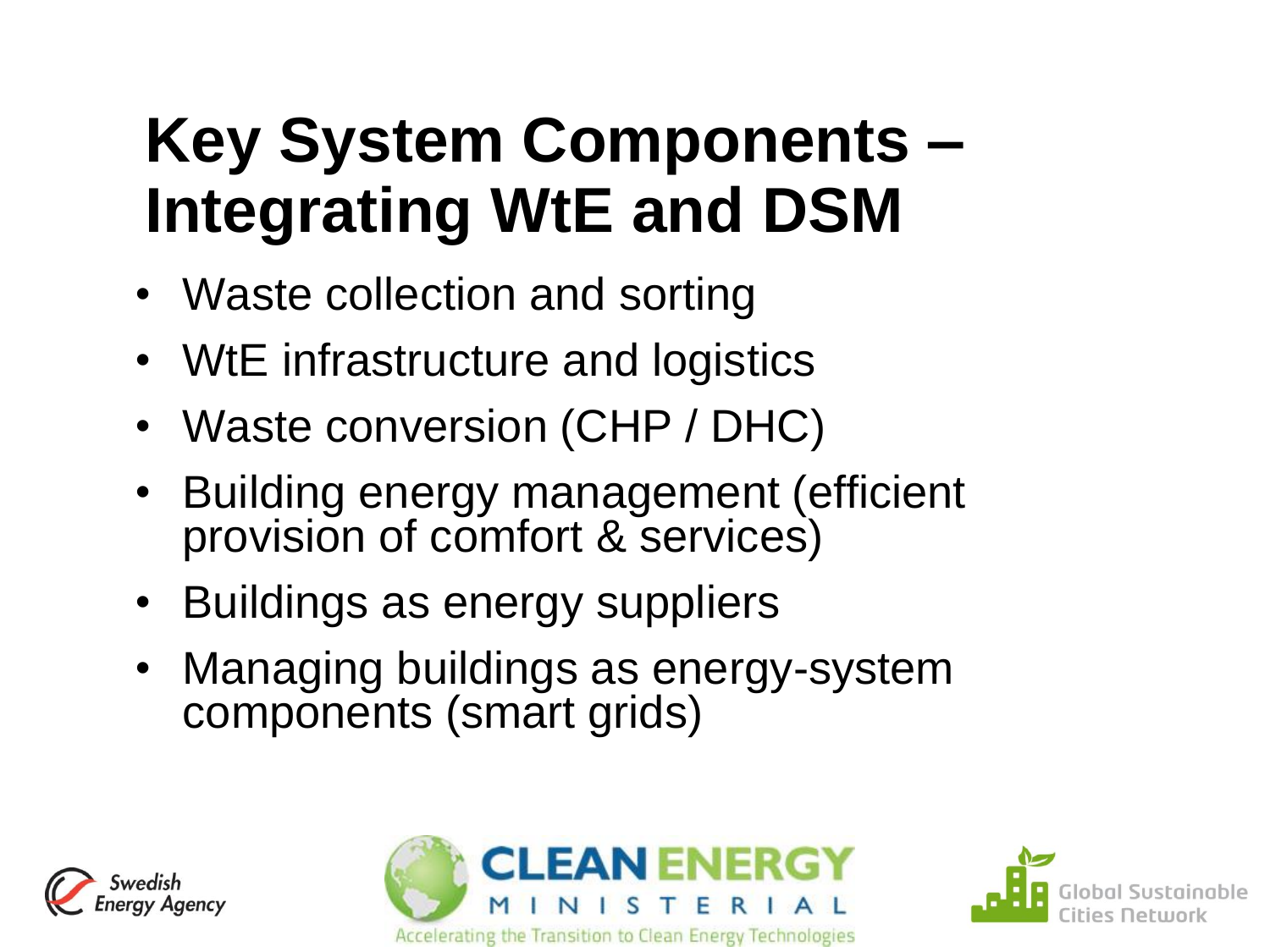## **Example: WtE – A Cooling Solution in UAE?**

- 60 70% of electricity demand in buildings in Dubai is used for cooling. Electricity supply is fossil-based and highly subsidized.
- GSCN network members are currently exploring the possibility of replacing cooling load on the electricity supply network in major cities in UAE with WtE-fuelled district cooling.





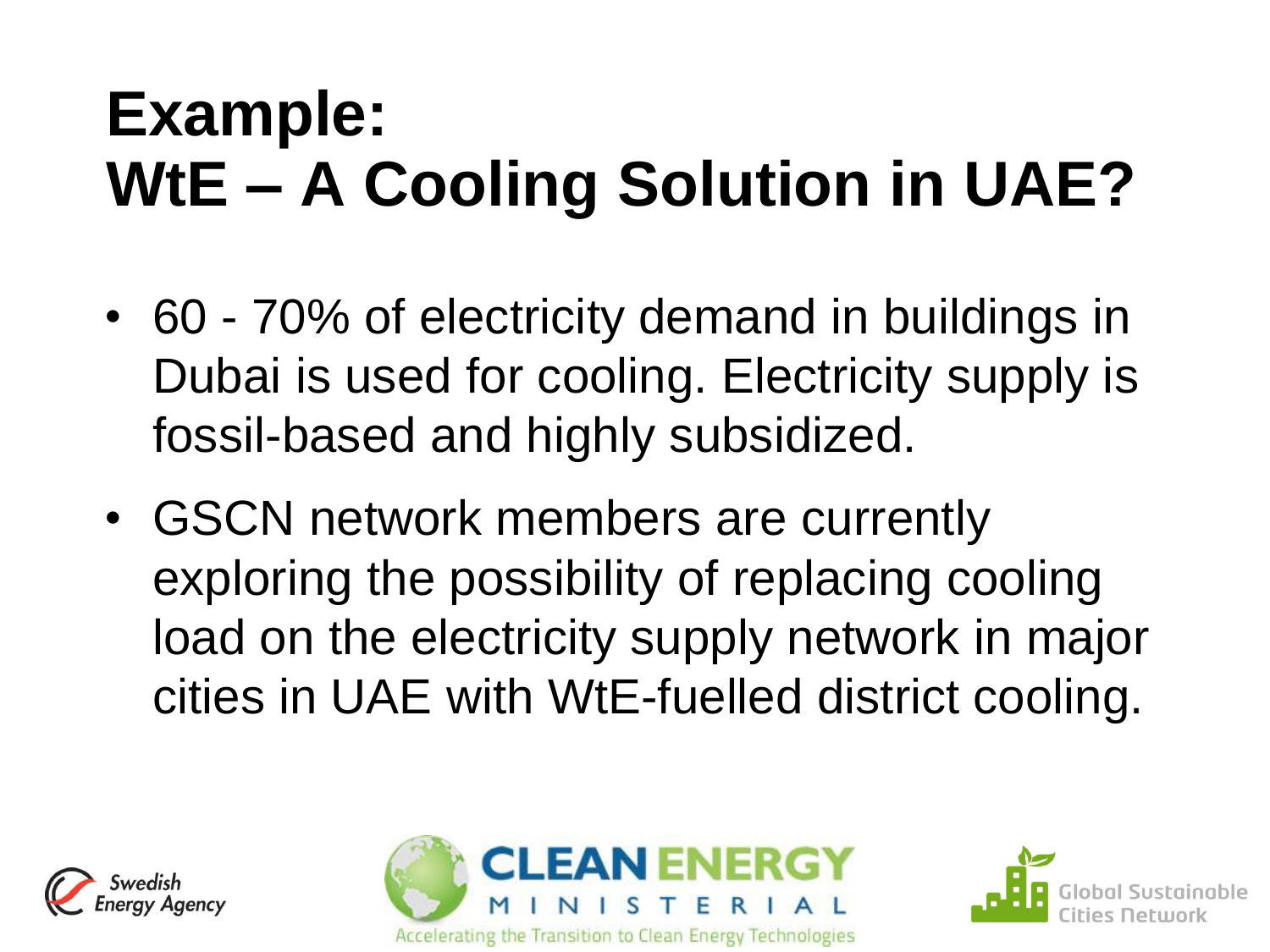### **There are obvious overlaps between CEM initiatives**

| <b>CEM Initiative</b>                               | <b>Focus Area</b>                                                                                                                  | <b>Overlapping</b><br><b>Participants</b>            |
|-----------------------------------------------------|------------------------------------------------------------------------------------------------------------------------------------|------------------------------------------------------|
| <b>GSCN</b>                                         | Sustainable Cities - WtE &<br><b>Buildings sector DSM (includes)</b><br>clean energy, energy efficiency,<br>CHP, DHC, smart grids) | China, Denmark, Finland,<br>France, Sweden, UAE      |
| GSEP Int. CHP/DHC WG,<br>Int. CHP/DHC Collaborative | CHP, DHC                                                                                                                           | Finland, Sweden (Denmark and<br>France also in GSEP) |
| <b>SEAD</b>                                         | Deployment of energy-efficient<br>equipment and appliances<br>(includes procurement)                                               | France, Sweden, UAE (China<br>observer)              |
| <b>ISGAN</b>                                        | Smart grids                                                                                                                        | China, Finland, France, Sweden                       |
| 21 <sup>st</sup> Century Power<br>Partnership       | Energy efficiency, RE, smart<br>policies and programs, smart<br>grids, clean energy<br>technologies                                | Denmark, Finland                                     |





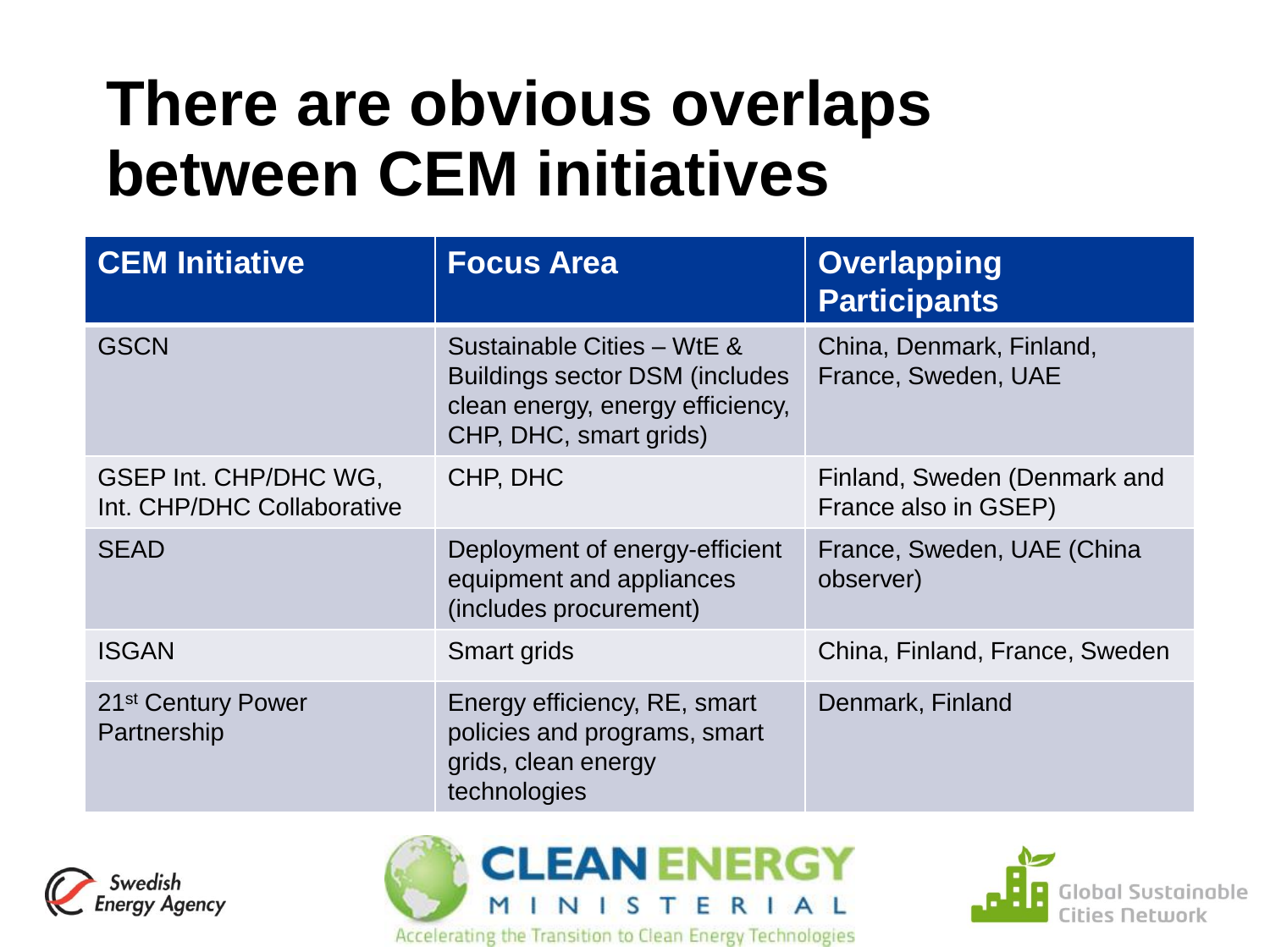### **How can these CEM initiatives benefit from each other?**

- GSCN is attempting not only to learn and share knowledge, but to provide a test bed by applying lessons learned in member cities.
- Cross-fertilization between the initiatives could result in valuable information exchanges as well as opportunities to test each other's results.





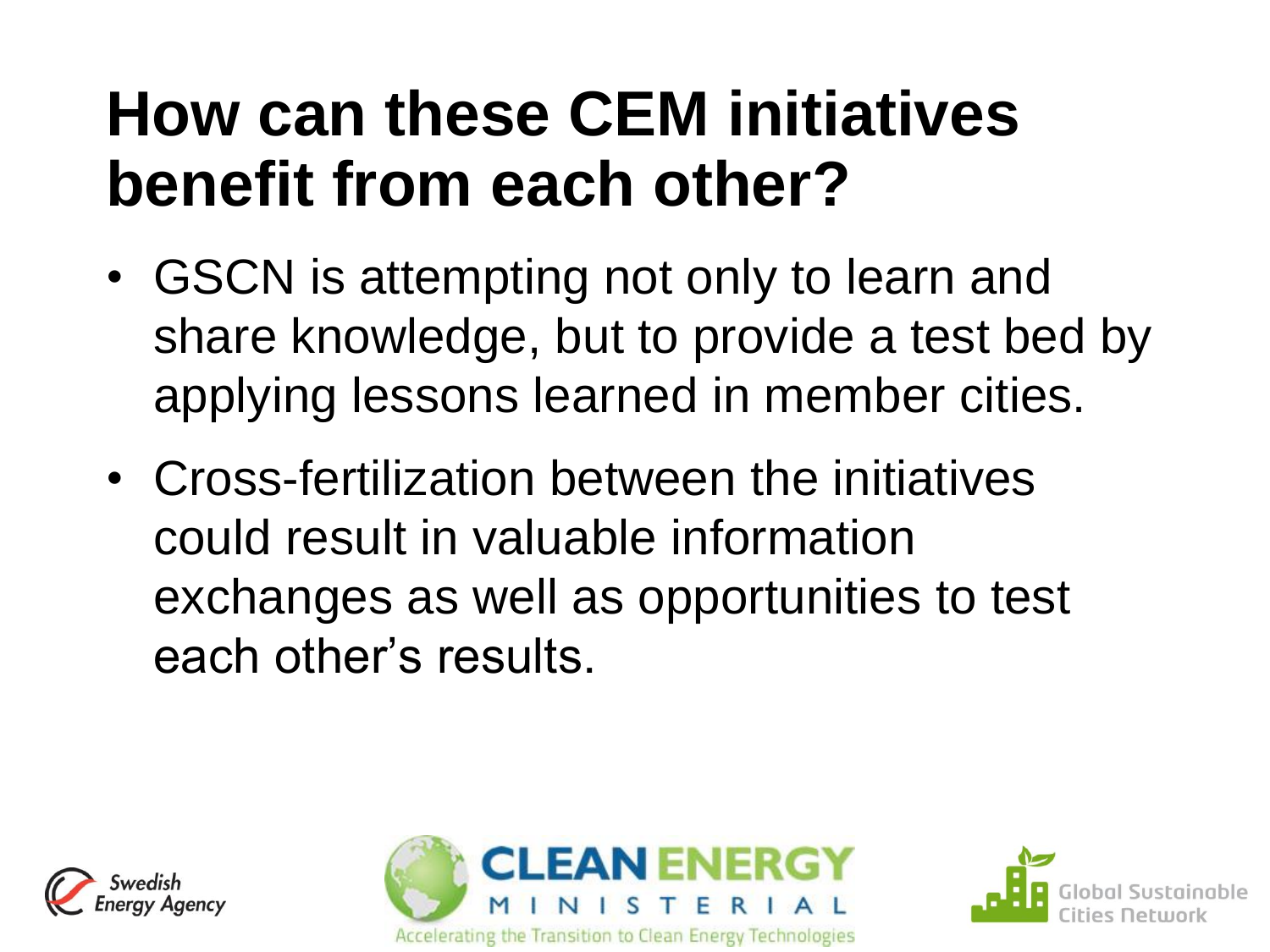# **Exchanging information**

- Activities carried out by GSCN cities can result in information that can be fed into the other initiatives. The WtE-DHC area is an example of a key area where GSCN could feed information on lessons learned to the International CHP/DHC Collaborative.
- GSCN also plans to carry out work related to policies and programs that may be of interest to the Collaborative and other CEM initiatives.





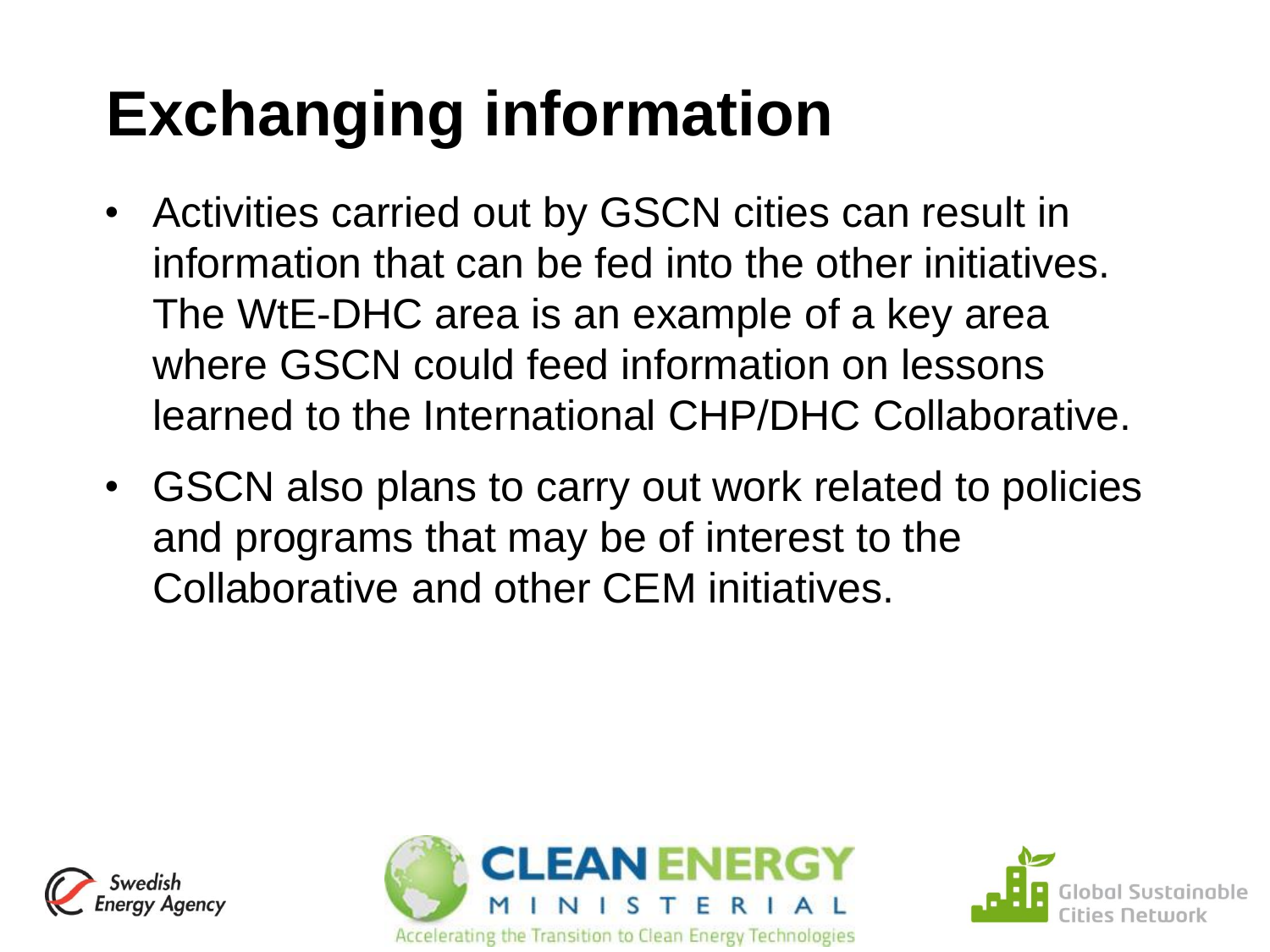# **Exchanging information**

- The International CHP/DHC Collaborative is looking for ways to disseminate information. GSCN could be one target audience.
- The Collaborative could become an important source of information to GSCN member cities on cuttingedge case studies with CHP/DHC solutions, bestpractice policies, and assessments of different national approaches.





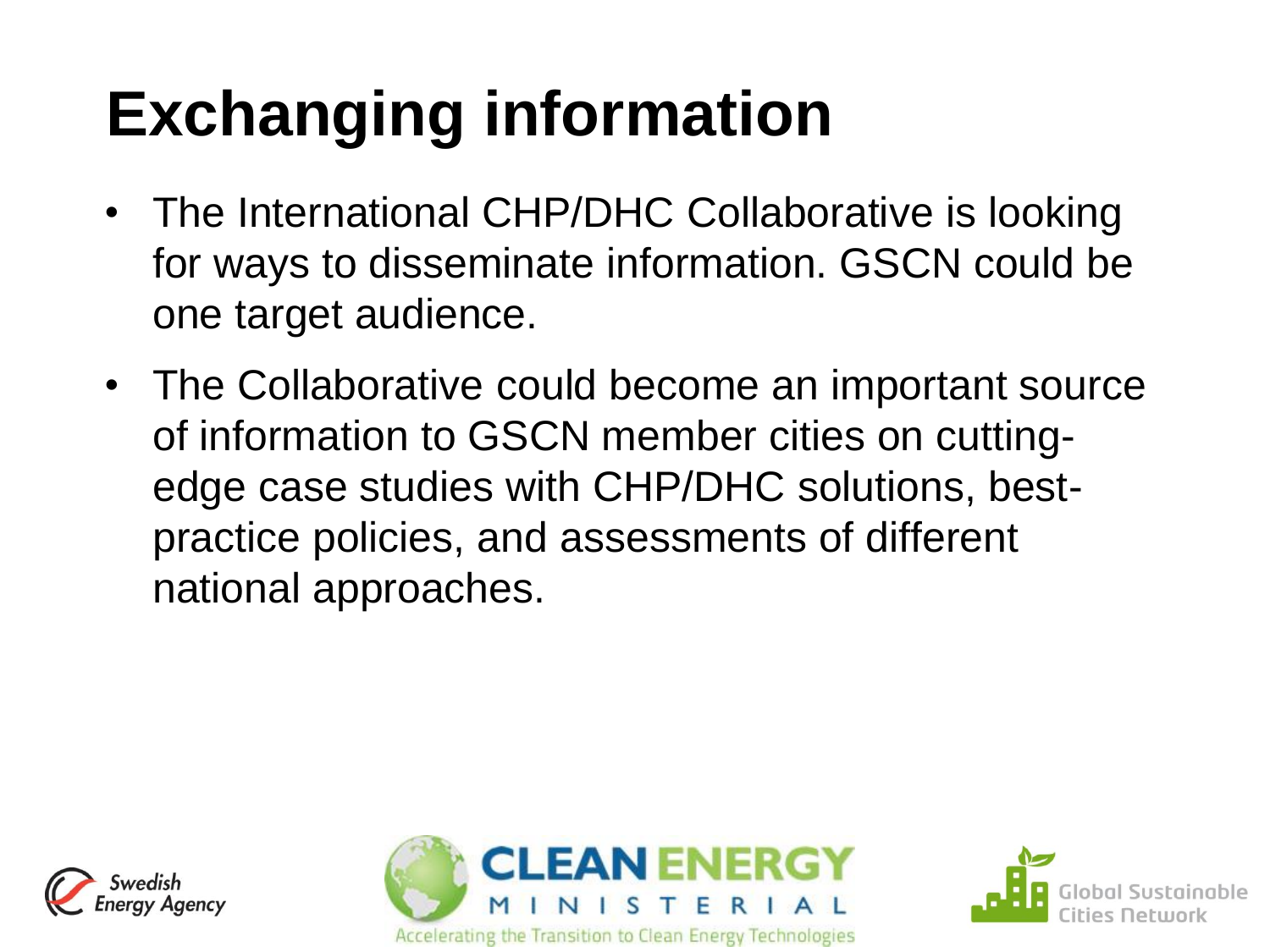# **Building this into our program plans**

- We propose that the GSCN and the Collaborative include in their annual plans an intention to:
	- Coordinate and inform each other of ongoing work, and
	- Organize joint activities with the aim of providing participants with opportunities to share knowledge.





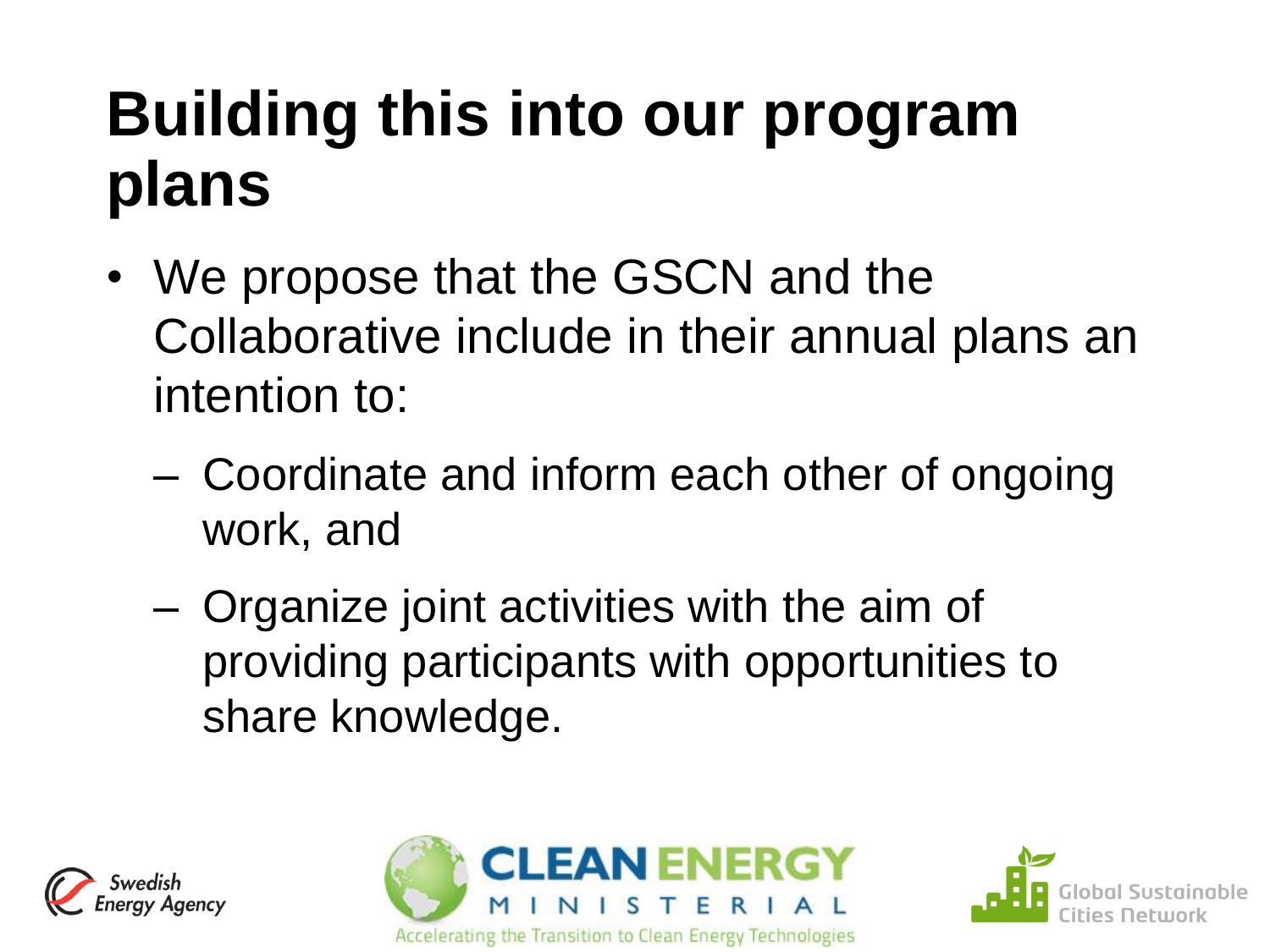# **Building this into our program plans**

- The GSCN is also interested in sharing knowledge with other CEM initiatives, such as the 21st Century Power Partnership and ISGAN.
- We also suggest working together to identify synergies amongst our groups (such as interest in bi-directional energy flows) that can be further used to strengthen our respective initiatives.